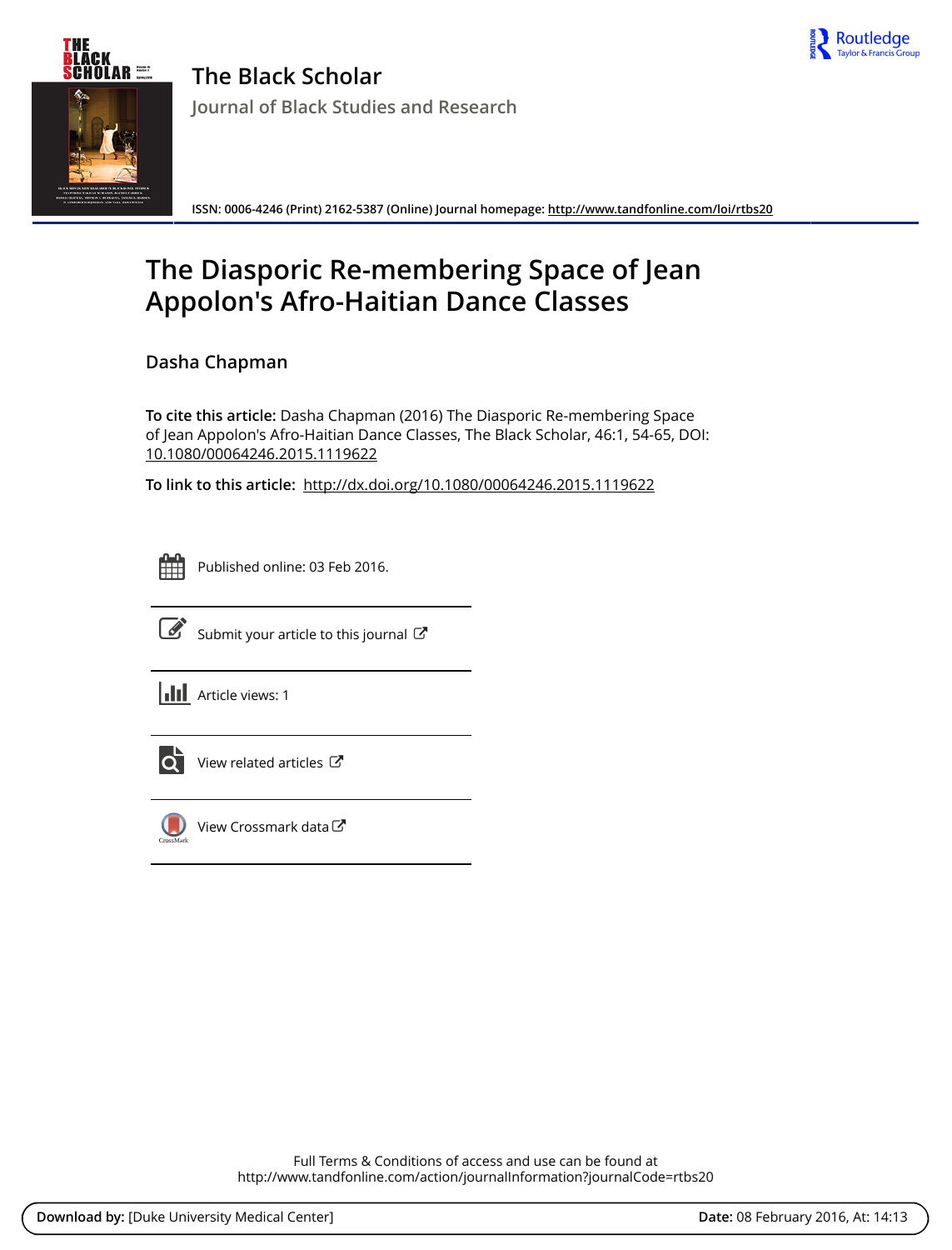# The Diasporic Re-membering Space of Jean Appolon's Afro-Haitian Dance Classes

#### DASHA CHAPMAN

#### Saturday Ritual

n Saturday afternoons in Cambridge, Massachusetts, Haiti is brought to life through the moving bodies of sixty students in the Haitian dance classes taught by Jean Appolon. Once thought of as a "dancer's dance class," these weekly classes have grown into enormous community celebrations. Appolon draws students from many cultural backgrounds ranging from young children to 60-year-olds. Some participants are Haitian or Haitian American, but many are not. Why does this dance—this Saturday class ritual—matter? I argue here that Appolon's class offers a space that "re-members" Haiti in ways that expand and extend the body of the Haitian nation. Appolon's class is a site where Haiti is innervated; Haiti's revolutionary promise for black life is potentialized and transfigured by a danced collective dedicated to gathering each week in the rhythms of the Haitian lwa, or Vodou spirits.

Born and raised in Port-au-Prince, and based in Boston for over two decades, Appolon has become a central force in both the Haitian cultural landscape and the Boston contemporary dance scene. Appolon's weekly Afro-Haitian classes take place at The Dance Complex in Cambridge—a historic five-story building in the busy center of Central Square, a neighborhood well known

for its eclectic diversity. As a hub for African diaspora dance, The Dance Complex situates Appolon's classes alongside others labeled African, Afro-Cuban, Sabar, Samba, and Capoeira. Many of Appolon's students take these other classes, but anyone who has ever encountered the Saturday class knows that something is distinct in what Appolon brings to life.

This unique quality registers what Appolon and participants call "spirit"—a semantically slippery term with shifting significance. In the context of class, "spirit" is grounded in Vodou's ancestral wisdoms and divine principles, yet spirit is also enlivened by what dance theorist Kariamu Welsh-Asante identified as a "commonality" in African and African diaspora dance practices: the intrinsic imagined and mythic relation to an ancestral Africa that coheres and takes on meanings through dance.<sup>[1](#page-10-0)</sup> This danced remembering is not about the specificity of an event or action; rather, it is about purpose, legacy and desire: "The African dancer remembers all others who danced the dance and why." $2$ This form of memory carries debts. Debts that, for some, can be identified and appeased through dancing in Appolon's classes.

It is precisely this quality of spirit, emerging from the *lwa* but transfigured in this class context, that contributes to the diversity of Appolon's world. A deeply entrenched divide exists between Haitians who embrace Vodou as a life-sustaining worldview and practice, and Haitians who do not. Vodou's historical stigmatization weighs on the class by placing it in contentious relation to the significant Haitian diaspora in Boston. Due to Appolon's concerted efforts to share information about his dance work with Boston's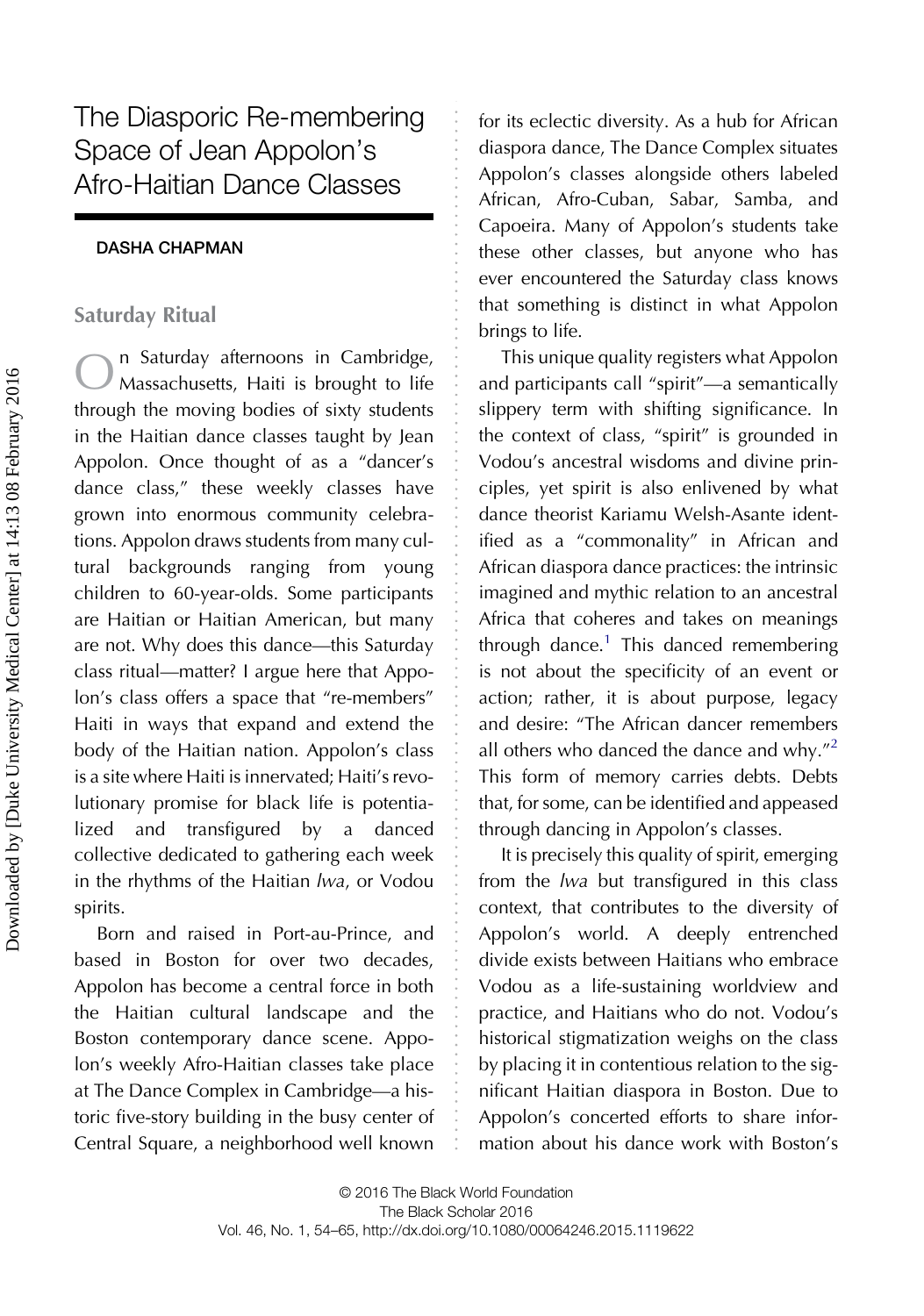Haitian community over the years, the classes are now almost one-third Haitian. Many come to dance, some simply to observe. A few are Vodouyizan; others respect the religion but do not explicitly "serve" the spirits. This Haitian presence, alongside the rhythms and dances shared, make Saturday class feel like a Haitian community event.

Boston's Haitian community has historically differentiated itself from African Americans and other Caribbean immigrant groups.<sup>[3](#page-10-0)</sup> This legacy of de-alignment should not eclipse the many instances of racial solidarity and collaboration between Haitians/ Haitian Americans and black Bostonians throughout the past five decades. However, acknowledging Haitian separation and differentiation allows a fuller recognition of the importance of Appolon's work to create a space that forges bonds across African diasporic difference. This class offers one way of acknowledging that Haitian dance, and Haiti in the diaspora, cannot be thought of in isolation from other diasporic configurations. Particularly foundational is the long history of African Americans holding Haiti up as the beacon of black independence and potential—a mode of revolutionary blackness that shined black back to Americans.[4](#page-10-0) These legacies of racial formation and historical imagining materialize through the bodily labor of dancing in Appolon's classes.

Two Scenes of Diasporic Resonance November 2008. Class bursts. The intensity of the musicians' Ibo rhythm has generated an ecstatic palpable energy. 100 people pack the room, riding the pulse of the rhythm. Dancers move in lines of four toward the musicians, then recede along the sides of the room. Observers crowd at the front watching, singing. Ibo is the dance that celebrates the historical memory of Haiti's Revolution. Appolon leads us through classic Ibo steps that enact the breaking of chains and through constraint. His distinct choreography encourages dancers toward their physical limits. Limbs propel from torsos parallel to the ground. Arms and legs repeatedly slice outward from shackled to free. The studio vibrates at an incredibly high pitch. A chant begins to rise: Obama ... Obama ... Obama ... Obama! The weekend before Barack Obama's first election, the class marshals the kinetics of black freedom born from Haiti's dance of Revolution to create an audacious revolution in dance about politics.

September 2014. We dance Banda, Gede's hip-focused dance. The Gede are the Haitian spirits of the dead: raunchy bawdy tricksters that rule over the domains of death and sex, fertility and healing. This particular Banda movement has us sauntering down the lines sideways, eyes cast toward the drummers. Our back arm folds up to cradle the head and expose the right side of the body. Our left arm and hand point an index finger toward the orchestra of musicians. Hips move in opposition to the feet, swaying back when the front foot steps forward, scooping front with the back foot. While in some Haitian rhythms it can be tricky to hear where and how to step the feet within the complex sonic components, Banda's relentless pace demands a square sync with the downbeat. I dance behind an elder in the Boston African dance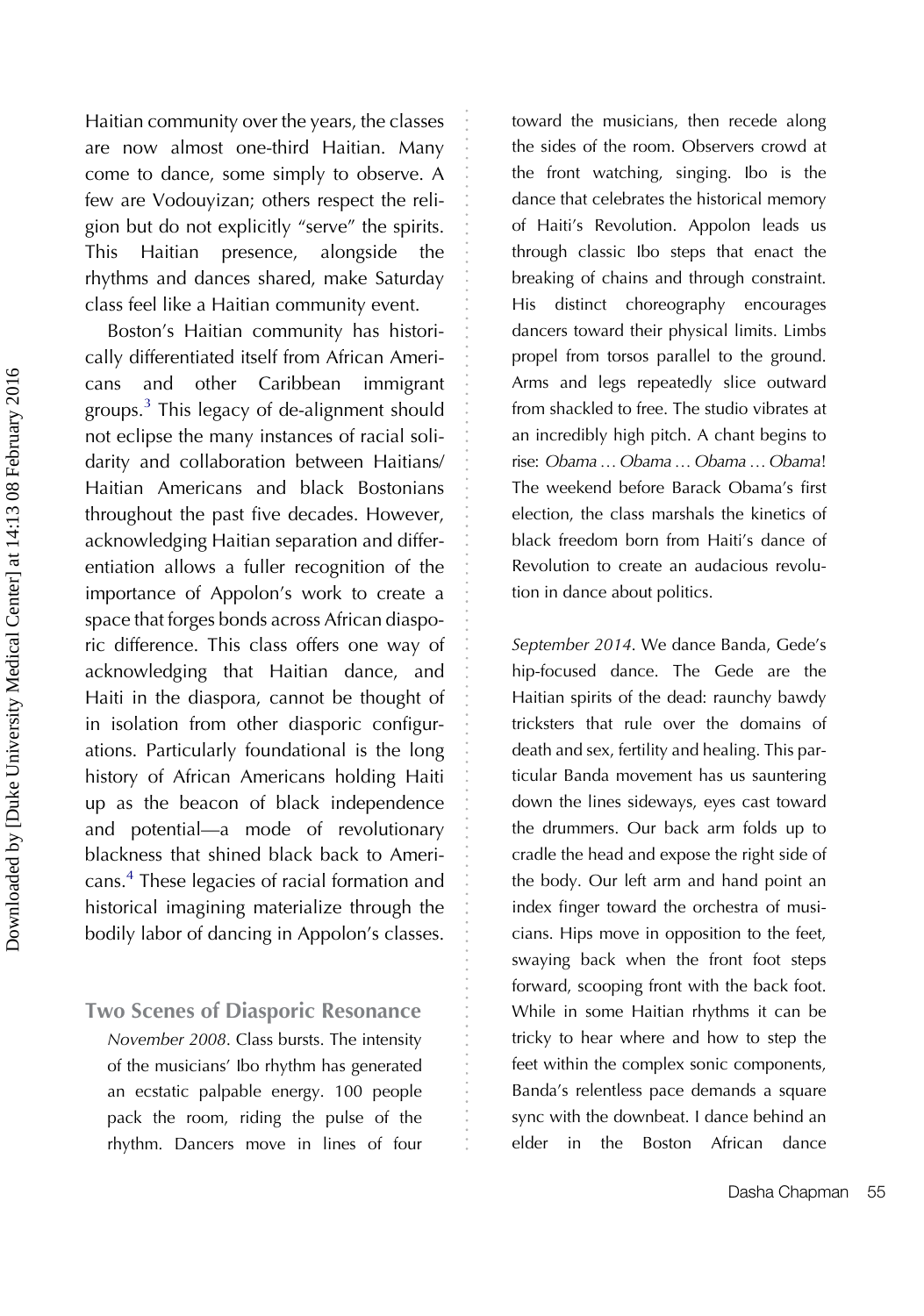community, a full-bodied confident black woman who has been dancing to drums for decades. I can sense her enjoying a groove, speaking back to the drummers with her pelvis. I see in her movements a syncopated interpretation of Banda's rapid pace that is incorporating an off-beat tailbone flick of Senegalese Sabar and a Malian groundedness, bouncing vertically in place of Banda's side-to-side sensibility. She is feeling it though; it's just a different feel than a typical Banda, interpreted through other African techniques and bodily listening. Appolon approaches us and recognizes her flow: "YESSS! Work it out!"

"Haiti is here, Haiti is not here." These dance classes bring to life what Brazilian musician activists Caetano Veloso and Gilberto Gil first sang in their 1995 song "Haiti." How and why is Haiti simultaneously "here" and "not here"? These vignettes point to two ways Appolon's classes foster complex diasporic connections through Haitian danced principles. They also point to the ways the political paradox of Haiti's presence/ absence is also a spiritual one: possession is also always a dispossession. Afro-Haitian principles of Appolon's movements accumulate meaning through individual corporeal interpretations: Gede Banda's circular articulated movements of the hips and butt get transposed into a West African syncopated flick of the tailbone, and the swinging release of the limbs in Ibo become a generative energetic summons for Obama's presidential election. How is diasporic resonance facilitated by Appolon's pedagogies in ways that perform the work of memory and emplacement?

### Appolon's Vodou Transmissions

Haitian folkloric dance developed out of Vodou ceremonial aesthetics and peasant life during Haiti's indigenisme national cultural movement in the 1930s and 1940s. Dances and their associated rhythms, stories, songs and costuming, were codified from rural and sacred practices into recognizable, repeatable forms for the stage. Through this process of "folkloricization," ritual choreographies and music were intentionally separated from Vodou's long-maligned and persecuted practitioners so as to create a "respectable" art form out of Afro-Haitian ways of life.<sup>[5](#page-10-0)</sup> Over the decades, Haitian artists have adopted this cultural repertoire as a resource for inspiration and strength despite Vodou's continued stigmatization. Twenty-firstcentury Haitian dance is still often referred to as "folklore," yet is continuously re-made through each individual artist's creative formations. And while Vodou grounds Haitian dance, each dance artist who teaches it does so with varying levels of connection to Vodou practices. Appolon, rather uniquely, brings his experiential knowledge as a Vodouyizan into his teaching such that these community gatherings cultivate the distinct sensory experience of collective ritual: a class that "feels like a Vodou ceremony." [6](#page-10-0)

Appolon rigorously studied folklore in Port-au-Prince in the late 1980s with Lavinia Williams at the École Nationale des Arts (ENARTS) and with Viviane Gauthier at her school on Rue M. He danced against the will of his strict parents who, like many, associated folklore with Haiti's rural poor and dancing with male homosexuality. In the early 1990s, Appolon's father was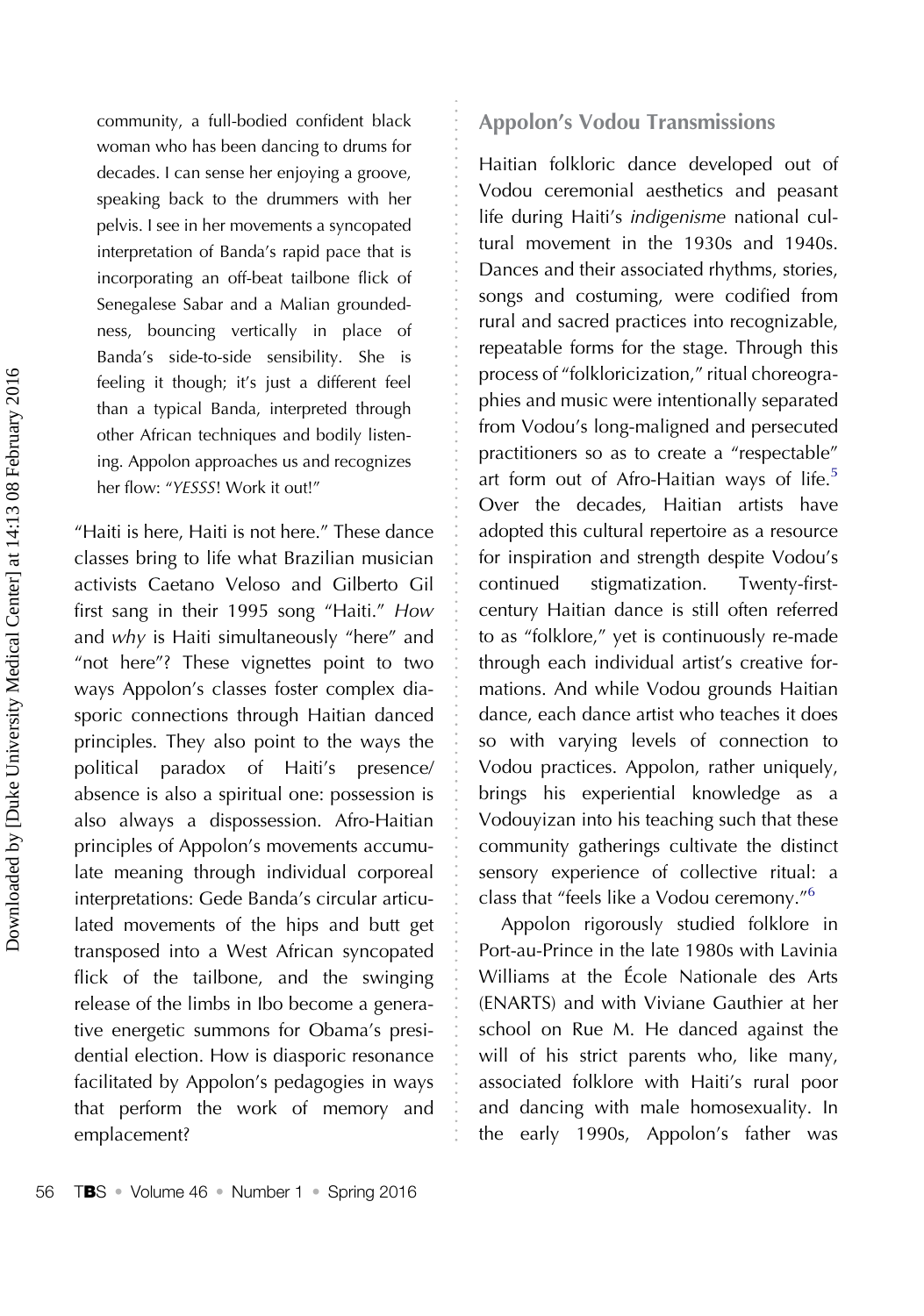targeted in the violent political chaos that followed President Aristide's first term. His family was often hiding or on the run, and Appolon's fast and strong choreography carries with it frantic kinetic memories from that time.<sup>[7](#page-10-0)</sup> His father was ultimately killed a loss that still haunts Appolon each day. Appolon was 16 when he came to the United States—one of many fleeing Haiti's ensekirite (political insecurity). He reunited with his mother, who had already been living in Boston for three years, and once settled in Cambridge he pursued dance in high school and local programs. Upon graduation he moved to New York to attend the Alvin Ailey and Joffrey Ballet Schools. Appolon's years of Haitian folkloric training were reflected back to him in the Horton and Dunham techniques he learned at Ailey. Now, in his classes in Cambridge, Appolon integrates this modern training into his transmissions of the Haitian repertoire—recirculating the feedback loops that have historically shaped both folkloric and American modern dance techniques.<sup>8</sup>

Due to entrenched class and race-based bias against Vodou and the Haitian peasantry, Haitian folkloric dance is socially undervalued, at best recognized rhetorically as cultural heritage. Dance pedagogy, in turn, often instills a disjuncture between folklore and Vodou in order to elide negative associations: movement is offered with neither context nor explicit connections to the dance forms' Vodou depth. This absence of explanation is a method of survival and protection that reflects Vodou's emergence as a clandestine religion among slaves and the technologies of masking developed to transmit its force under duress. In the

performance/practice of the dance forms in contemporary creative contexts, however, separation doesn't always hold: delineations between dance and trance, religion and ritual, specific spirits (lwa) and "spirit" are constantly transgressed and confused. These blurred lines create the conditions of possi-bility for Appolon's classes.<sup>[9](#page-10-0)</sup> Discursive silence is supplemented by the dense sensory-somatic experience of a Vodou ceremony or "dance" (dans vodou in Kreyòl): the battery of drums, an altar with photos and mementos placed atop the room's piano on particular days, the pungent smell of Florida Water (perfumed water used prominently in ritual) sprinkled at the feet of the drums before collective dancing, and Appolon's embodied knowledge of the lwa.

Vodou pays homage to the ancestors and the spiritual principles of the lwa through the embodied transmission of konesans—the knowledge that is a vital force for living a meaningful and harmonious life. Religious scholar Elizabeth McAlister tells us, "The physical body is at the center of Vodou. [ … ] The body is always the site of instruction and learning, as Vodou is an initiatory system whose konesans or 'knowledge' is arrived at through direct experience."<sup>[10](#page-10-0)</sup> Appolon was initiated in 2006 as a serviteur—one way Vodouyizan refer to themselves: "one who serves the spirits." Appolon's choreographic translations and inventions are transmitted through his Vodou-trained body; a body that incorporates the *lwa*, adept at ritual choreographies.

Vodou embodiment, and thus Vodou epistemology, are foundational to Appolon's dance culture. His artistry demonstrates what feminist theorist M. Jacqui Alexander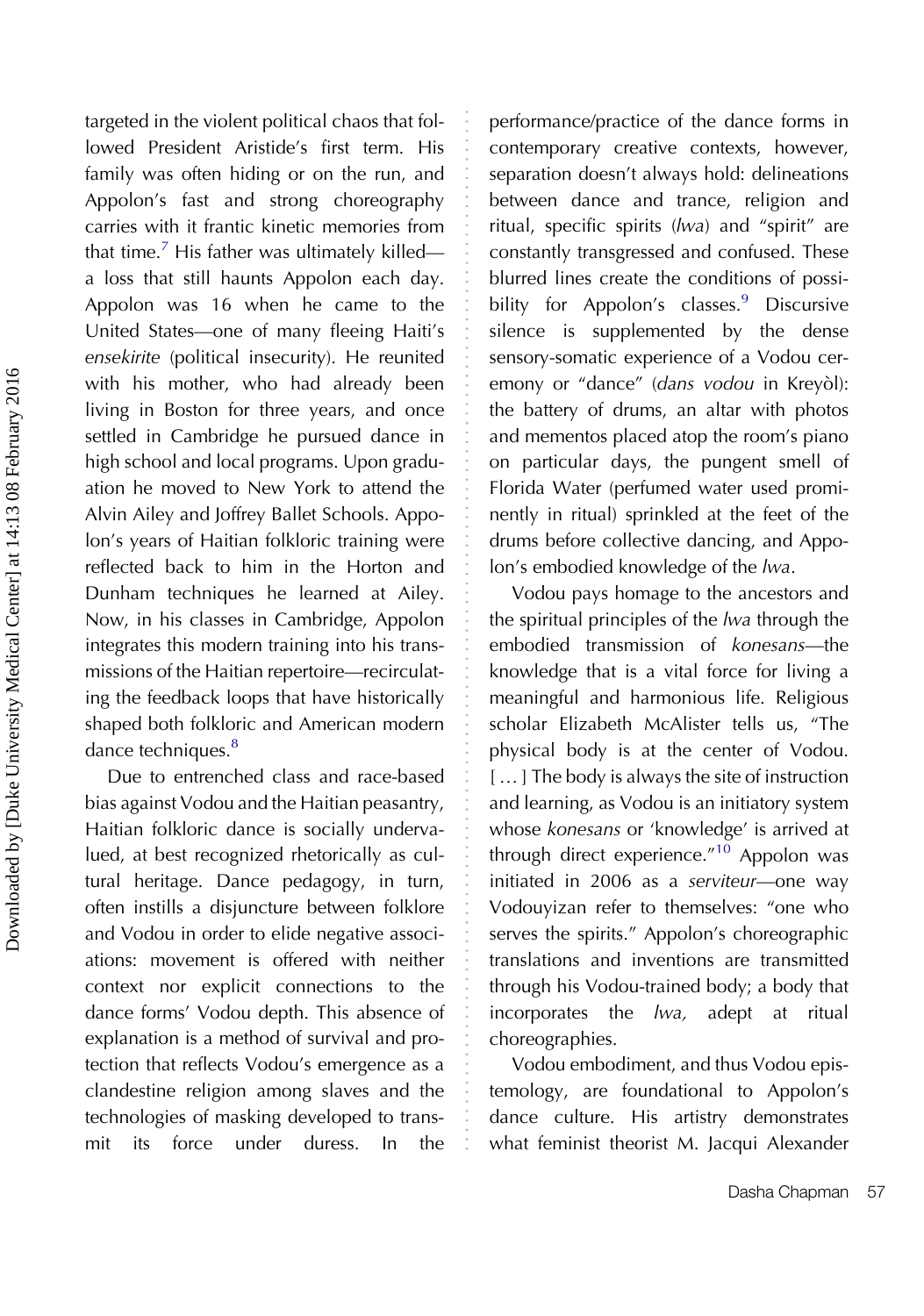frames as "the idea of intimacy between per-sonhood and Sacred accompaniment."<sup>[11](#page-10-0)</sup> The invisible, immaterial force of spirit, often gathered in recognizable constellations of energy that manifest principles associated with specific Vodou spirits, is imagined through the body in ways that inform participants' understandings of themselves in both the class and in a larger historical perspective. To take spirit and its associated memories seriously—as ways of knowing that "make the world intelligible"—is, as Alexander argues, a form of "radical self-possession" and ultimately a praxis of liberation.<sup>[12](#page-11-0)</sup> Spirit becomes a mode of accessing transgenerational memory, illuminating times before and their possible futures.

Dancing in/with/as spirit connects one to feelings of the past that don't exist in the text-based archive. $13$  Forms of epic memory tied to both spirituality and liberation are transposed in the Haitian dance forms in ways that stem from the Middle Passage and Vodou practice. In Appolon's teaching, these forms refract through contemporary memories and struggles as well. Novelist and theorist Wilson Harris proposes that African diasporic movement and spirit enact an embodied historical imagination that can resituate body, space and time. $14$  Collective bodily practice as a form of diasporic re-membering not only transforms temporal and spatial disjunctures through performance but institutes a new type of space. Practices of spirit, then, are practices of memory that—following Harris—disassemble and reconfigure space and time through the kinesthetically imagining body.

## Ibo's Diffusions, Freedoms, and Extending Potentials

A foundational aspect of Haitian dance that sets it apart from other diasporic forms is the centrality of the Haitian Revolution and its defiant memory cast in movement. While many Afro-Caribbean movement forms have warrior dances, the proud warrior spirit Ogou maintains a historical specificity in Haiti, and in one prominent manifestation is Revolutionary icon Jean-Jacques Dessa-lines.<sup>[15](#page-11-0)</sup> Petwo, the fiery dance of rebellious slaves, and Ibo, the dance that celebrates Revolutionary triumph over slavery, are particular to Haiti and call forth the nation's specific if mythologized past. The Haitian Revolution functions as a central epic memory that makes Haiti and its dances resonate deeply with African diaspora dancers. These dances offer kinesthetic address to the structural injuries born of a racialized past.

The unfinished pasts that anthropologist Michel-Rolph Trouillot called "unthinkable" histories are danced in Ibo.<sup>[16](#page-11-0)</sup> Ibo is often described in Haiti as "the dance that breaks the chains. It is a dance of war, from when our country was in slavery." The dance and rhythm are named after the Ibo nation of Africa—known for choosing self-determination, defiantly refusing the fate of enslavement by taking their lives into their own hands. The dance's movements physically re-enact the breaking of slavery's shackles that bound feet, wrists and spirits. These movements derive from when nou pran libète nou—"from when we took our freedom."

An African American dancer and long-time student of Appolon's since his first days of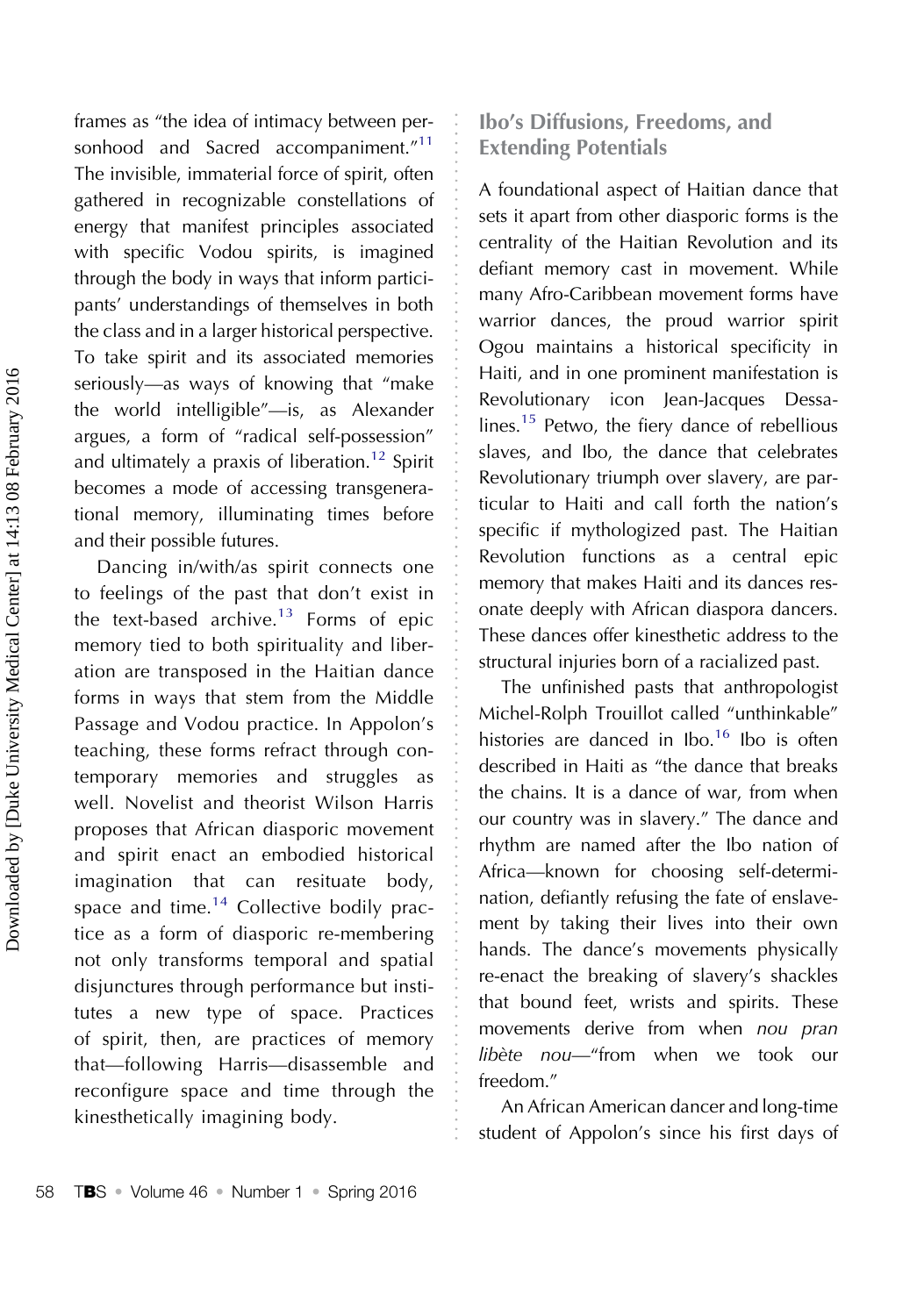teaching shared with me the vital imperative she connects to dancing certain dances, particularly Ibo:

When I'm doing the more fierce dances— Petwo, Ibo, Dahomey—it's just kind of a presence that I feel. It's a presence. Me, personally, I have a great connection to those ancestors who were enslaved. And I feel like it's my duty—it's one of my duties to honor them. And honor them through these Haitian dances. Especially Ibo, because it's about that: being able to dance that experience of slavery and then breaking the chains. […] I definitely feel very close to my African American slave ancestors, and, yeah, the experience of dancing is just … WHOA. I can feel, I can channel, I channel them at that time. I channel their emotions. I can feel what it felt like. And I think that is part of the karma of slavery—that enduring wound that is still such a wound in this country. [Those spirits …] need to be acknowledged, they need to be understood, their emotions need to be felt and experienced and honored and released. And I definitely feel a special connection to being able to do that. $17$ 

History does not do justice to the emotions of those enslaved. This dancer envisions her dancing in the service of experiencing those slaves' emotions—her slave ancestors' emotions. These emotions are both painful and defiant. Inherited memory accessed through embodied practice can attempt to host unresolved and haunting feelings. Pasts that are so often blanketed as social death or dispossession acquire an affective and emotional depth though dancing. In some

ways, this enactment occasions what cultural historian Saidiya Hartman has called "redres-sing the pained body."<sup>[18](#page-11-0)</sup> The kinesthetic experience makes way for emotional justice. It is an emotional knowledge born through movement with the potential to address the "enduring wound" and afterlives of slavery.<sup>[19](#page-11-0)</sup>

Re-membering through dancing brings to presence the fact that slavery is an ending that is not over.<sup>[20](#page-11-0)</sup> Ibo's kinetic and sonic pedagogies teach that both history and liberation are danced, and the revolution's call has not been realized. It must continue to be re-membered. This danced rememory as re-membering calls forth the revolutionary call declared by Toussaint Louverture, then later Jean-Jacques Dessalines, in shockingly visionary constitutions that established liberation as the precondition for humanity and thus the possibility of freedom. Ibo, the dance that remembers the success of the Revolution's emancipatory event, offers a kinesthetics of liberation that produces senses and sentiments of freedom. It is a dance that calls forth Haiti's foundational stance of black life as human life—tout moun se moun.

#### Dancing Gede, Making Haitian Spaces

Black life in Haitian terms, though, is always more-than-human, accompanied by spirits and in relation to the dead. Appolon ensures his students hear the injunction of the dead carried through dancing, particularly in Maskawon (Yanvalou Gede) and Banda, two dances for the Gede spirits of the dead. Dance researcher Celia Weiss Bambara has discussed stagings of Yanvalou and Banda choreographies as expressions of diasporic consciousness, unification, and liberation.<sup>[21](#page-11-0)</sup>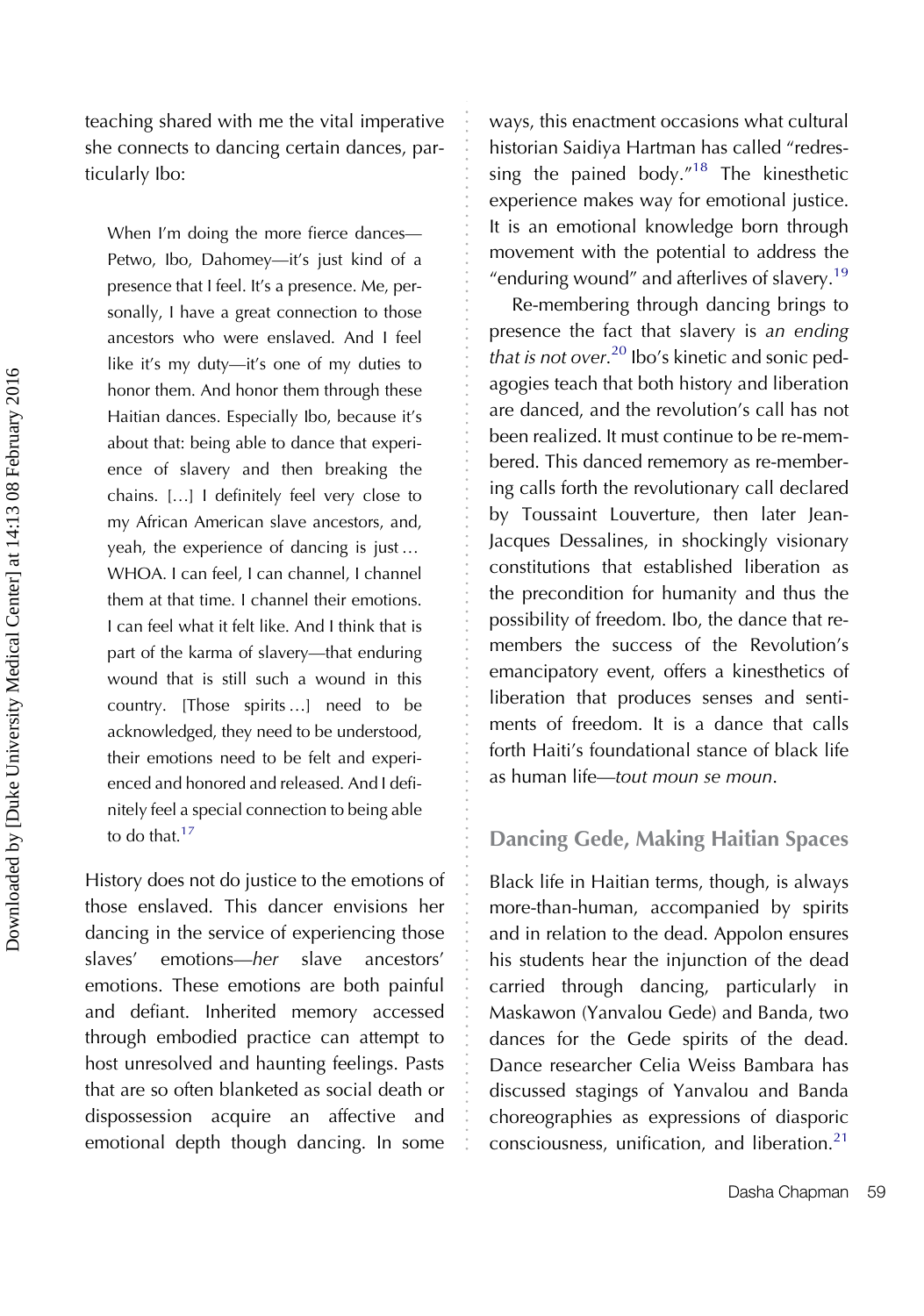Whereas Yanvalou is the foundational rhythm and dance that begins Vodou ceremonies to respectfully salute the spirits and prepare bodies for devotion, Banda is always played at the end for Gede, who shows up disruptive and raucous, creating laughter and offering counsel. Mirroring the typical order of a Vodou ceremony, Appolon begins his classes with Yanvalou and usually closes with Gede's dances Maskawon or Banda. During Gede's month of November, Appolon's classes become their own Fet Gede honoring the dead through dancing. For these well-attended special classes, participants wear Gede's colors of black, white, and purple ready "to really celebrate our passed loved ones."<sup>[22](#page-11-0)</sup> The majority of Appolon's students understand that Gede's characteristically erotic movements are grounded by their sacred significance and cultural meanings. This dancing connects a sensually expressive body to ancestors, celebrates the capacity for life, insists on death as a part of life's cycle, and generates healing. The dead come to mean and matter in Appolon's class in his focus on the resonance of ancestral legacies in the present by consistently dancing Gede, in his classes around January 12 commemorating Haiti's devastating 2010 earthquake, in constant Facebook posts and in-class announcements that acknowledge contemporary traumas in his extended transnational community, and more recently, in recognition of the death of unarmed black men on the streets and sidewalks of the United States.<sup>[23](#page-11-0)</sup>

For Appolon, dancing Gede's gouyad—a focused circling of the pelvis and accented articulation of the hips—is to recognize the close link between death and life, sex and

60 TBS • Volume 46 • Number 1 • Spring 2016

play, survival and movement. Gede is the central healer in Vodou; a transformation artist whose potential is found in his humor and erotics. Dancing Gede's fluid hip-work in Appolon's classes awakens sensuality in honor of the dead to summon healing for present and future times. While Gede's gouyad isn't gendered feminine, many women in class interpret and embody these pelvic movements as gestures of female sexuality and empowerment. Appolon creates space to explore both gender and sexuality on an individual level for each dancer. He aims to teach "freedom of expression, freedom of spirituality" in which dancing collectively creates "an ensemble, rather than just a technique."<sup>[24](#page-11-0)</sup> This ensemble is a Glissantian relation, in and through Appolon's kinetic and affective guidance.<sup>[25](#page-11-0)</sup>

Appolon dances himself as a powerfully effeminate gay man. His torso and belly are thick. His movements are smooth and fierce. Appolon's force comes through the amazingly fluid rapidity with which he can ripple his spine or vibrate his shoulders. And it is through relation to this thick and virtuosic body that his students channel healing, liberation, sexuality and memory. Appolon never speaks about his sexuality in class, yet it certainly underscores the open environment he creates for his students. His movements play into the effeminate: a rising hip, a sidelong gaze, a hand placed lightly on the waist, the angle of a broken wrist as knees swivel back and forth. His teaching of the Afro-Haitian repertoire is inflected with a commanding yet fluid effeminacy, facilitating a performance of femininity that converges with Gede's eroticism—remarkably, an eroticism traditionally coded as phallic.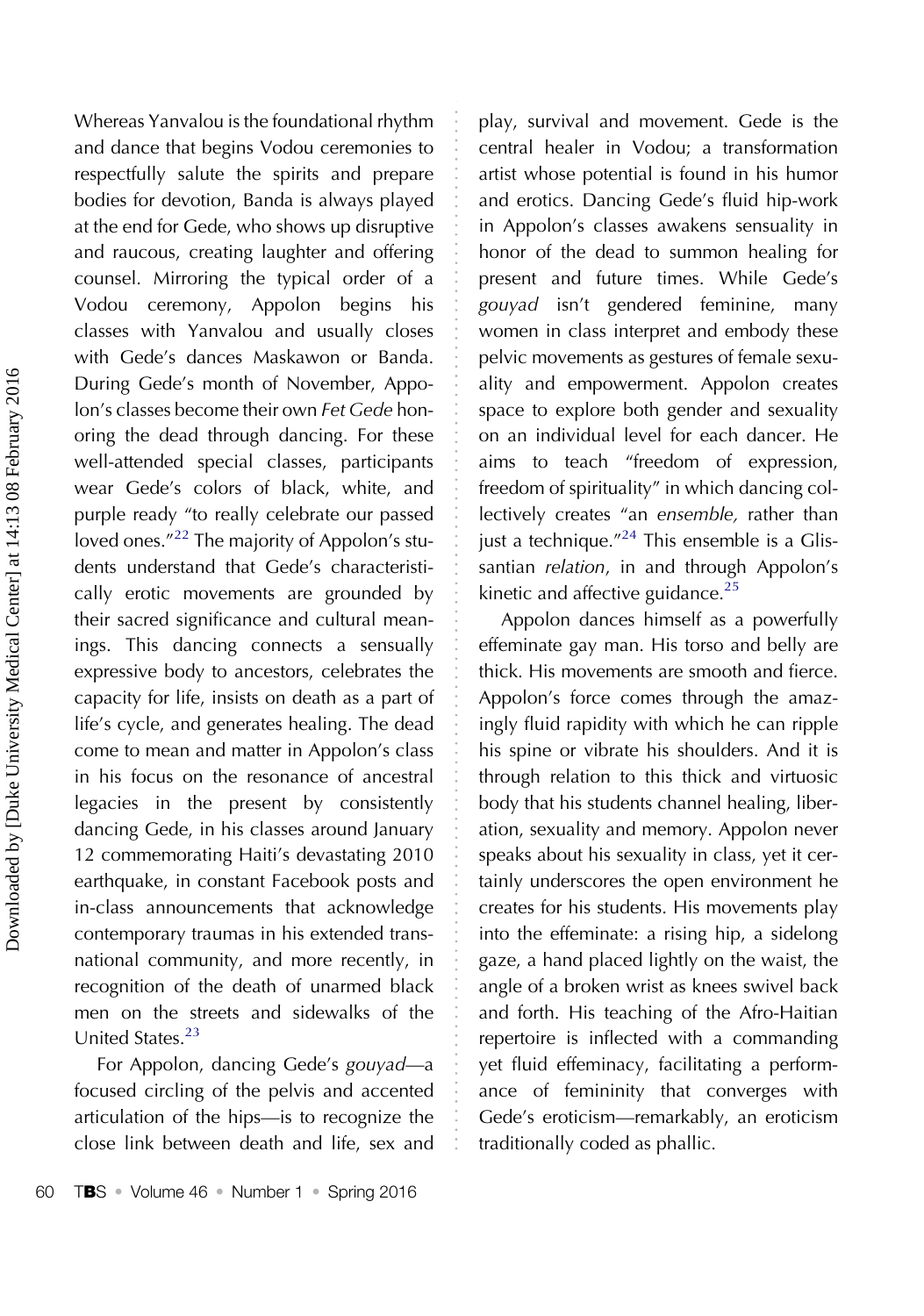Appolon's pedagogies of freedom intervene in the heteromasculine and patriarchal configurations of nation that deeply underscore "proper" performances of Haitianness.[26](#page-11-0) His teaching reorients how "Haiti" comes to life. This is particularly evident in Appolon's JAE (Jean Appolon Expressions) summer dance institute in Port-au-Prince an annual month of intensive workshops he teaches each July. In that urban Haitian classroom environment, Appolon allows the many young male dancers to freely express themselves in whatever gender expression they choose—which often results in very effeminate embodiments for a number of them who might identify as masisi (a Kreyòl term meaning homosexual or effeminate male).<sup>[27](#page-11-0)</sup> Free to explore the Gede principles within Appolon's codedfeminine movements, these dances then inform performances of gender both on and off the dance floor. Appolon adamantly cultivates ekspresyon (bodily expression) in his Port-au-Prince and Boston classes, continuously calling out "Eksprime!" "EXPRESS!" in both contexts. Whereas in Boston a space of feminine exploration awakens repressed sensuality and releases stored experience from tight crevices in hip joints and knotted tissue, in Port-au-Prince bodily expression fostered through the feminine radically destabilizes the aggressively gendered demands that constrict social comportment and behavior. Appolon's pedagogy in Port-au-Prince, while rigorous and physically demanding, expands the limits of Haitian gendered propriety. As such, Appolon cultivates a radical "Haiti" that can only materialize through his collec-tive dance worlds.<sup>[28](#page-11-0)</sup>

#### Haiti is Here, Haiti is Not Here

Most of the Haitians that take the class they're really in love, they feel like they can find Haiti when they cannot go to Haiti. Some have not been for like 10, 13 years— … they say, "It's like I'm in Haiti again." It really brings them comfort—even if they haven't been to Haiti in many years, they feel like they find home, every Saturday.<sup>29</sup>

Quite a few of Appolon's Haitian students can't or don't return to Haiti for various political, familial, or economic reasons. One gay Haitian man who has been dancing with Appolon for over 15 years refuses to return to Haiti because of the homophobia he experienced as a teenager. Some have families who left in political exile; others have no close relatives living in Haiti anymore. Recently, diasporic Haitians traveling back have been targeted in violent crimes or kidnappings. Saturday class engenders "home"; a displaced home that cannot exist "in" Haiti itself.

Appolon's dance class also activates a Haiti not subsumed by dominant narratives of "poorest country in the Western Hemisphere," atavistic "Voodoo" culture, ungovernability, and teeming masses of bare life. While class is an "event in space" that allows for "new moorings and mappings,"<sup>[30](#page-11-0)</sup> the class space is still affected by the gravitational pull and expansion of what literary historian Carole Boyce Davies calls Haiti's "halo." $31$  Appolon tells me, "Class, every time it happens, always something special happens. It's the only place I can make people see Haiti, the true Haiti, the real Haiti. It's only that class."<sup>[32](#page-12-0)</sup> What is this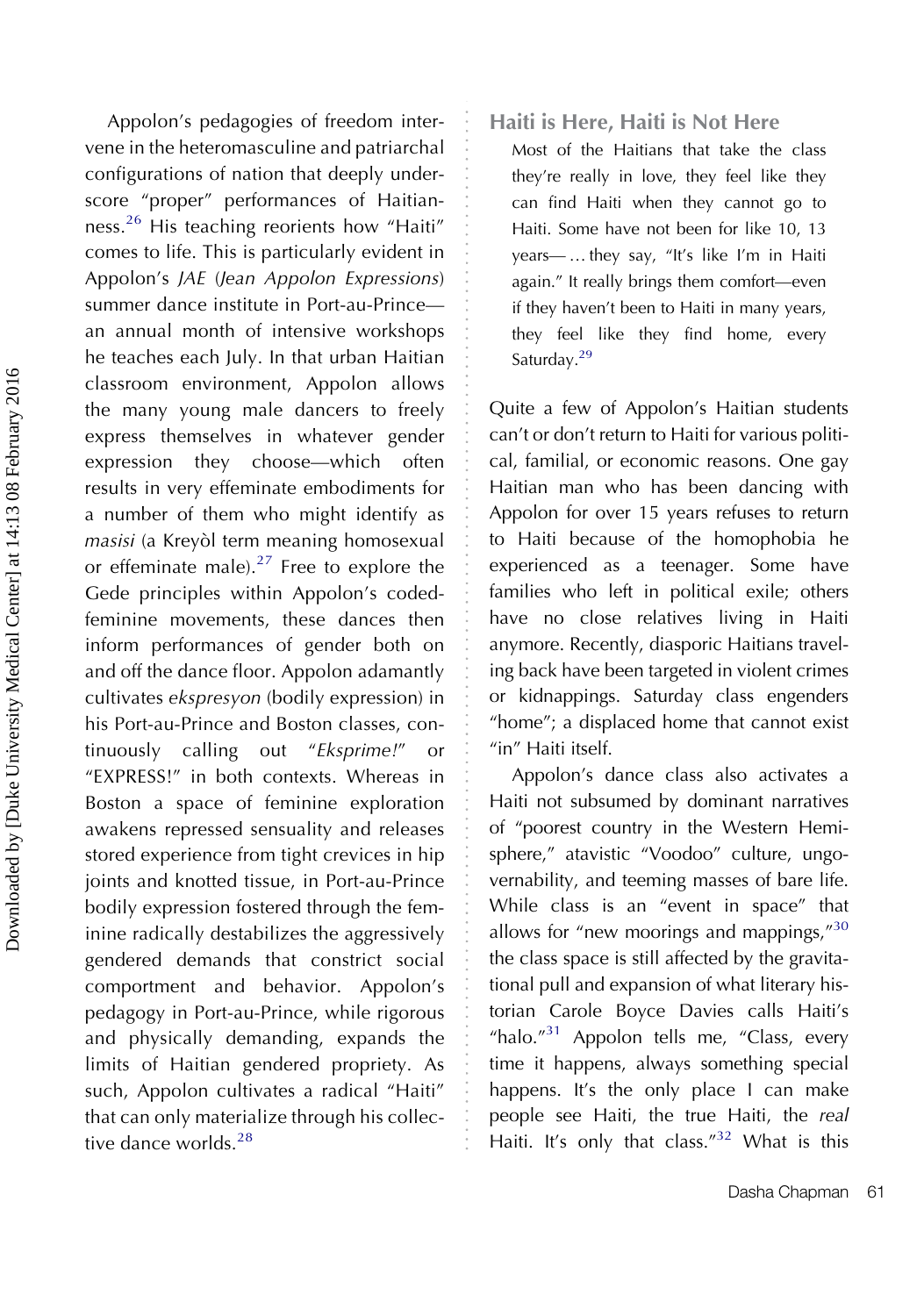"real Haiti," so alive in the class? The real Haiti for Appolon is a Vodou-grounded Haiti. Appolon is more interested in bringing the communal healing from Vodou into the dance space than shaping bodies in specific ways under his choreographic command.<sup>33</sup> Haiti, then, emerges as ensemble: a Haiti built alive again, and again, assembled from gatherings of old and new.

This manifestation of another Haiti cultivates what I have been referring to as "remembering." The hyphen here indicates the repetition required to build the body, over and over, in Haiti's danced histories. Remembering is not always based on a specific memory; rather, it is a manifesting of pasts through the body; an embodiment in the service of memory. Some participants in these dance classes aren't linked directly to memories of Haiti, nor may they even know which pasts they are dancing. But dancing these pasts nonetheless brings these pasts to presence, and they live in the body's sensations, vibrations, and feelings. Appolon's classes give life to a limb of the fragmented body of the nation.

When Appolon tells me his class is a place to "feel Haiti," I understand this as an imperative to examine what Haiti feels like, and how it is that a nation, its belongings and historical imagination can be felt. This imperative reframes conventional understandings of the dynamics of place, and underscores how diasporas exist as they do because of imperial interventions elsewhere. "Haiti" simultaneously performs a haunting presence and instantiates an absence—a being here but being there, a location that proliferates. Haiti is here—Haiti is not here. Performance theorist Barbara Browning's response to Veloso

and Gil's song explores the connective consciousness around Haiti as both figure and reality of black bodily experience, whether we consider black presence in Bahia, Port-au-Prince, Kingston, or Los Angeles.<sup>[34](#page-12-0)</sup> Today, we must add New Orleans, Ferguson, New York City, Baltimore, the Haiti-Dominican Republic border, and countless more sites where Haiti is/isn't. This present-absent "Haiti" is conjured by the forces of global capitalism, systemic racism, and eternal violence that persist. But this "Haiti" is also materialized by the rhythm and dance that persistently beat toward freedom.

Dancers in Appolon's classes take Haitian worldviews into their bodies—communally honoring the dead while exploring gender/ sexuality through Gede's gouyad, or reenacting the slave experience and revolutionary struggle in Ibo. These pasts are processed kinesthetically, whether or not there is an intentional or imagined commitment to memorializing them. Appolon's collective cultivation also produces a prismatic call for the mattering of black life. It offers corporeal re-membering of Haitian-African diasporic histories that continue to be underacknowledged. The political promise of freedom is actively made in these dances, in the radical self-possession and re-membering of bodies in motion. Reconstructing pasts requires making anew; a facing backwards that visions a densely relational present. This requires assembling a different kind of body —a collective body that bears past violences, celebrates defiance in the face of oppression, and attempts to host the unresolved business of history. But this danced re-membering is always ephemeral and always unfinished, a paradoxical performative that calls for the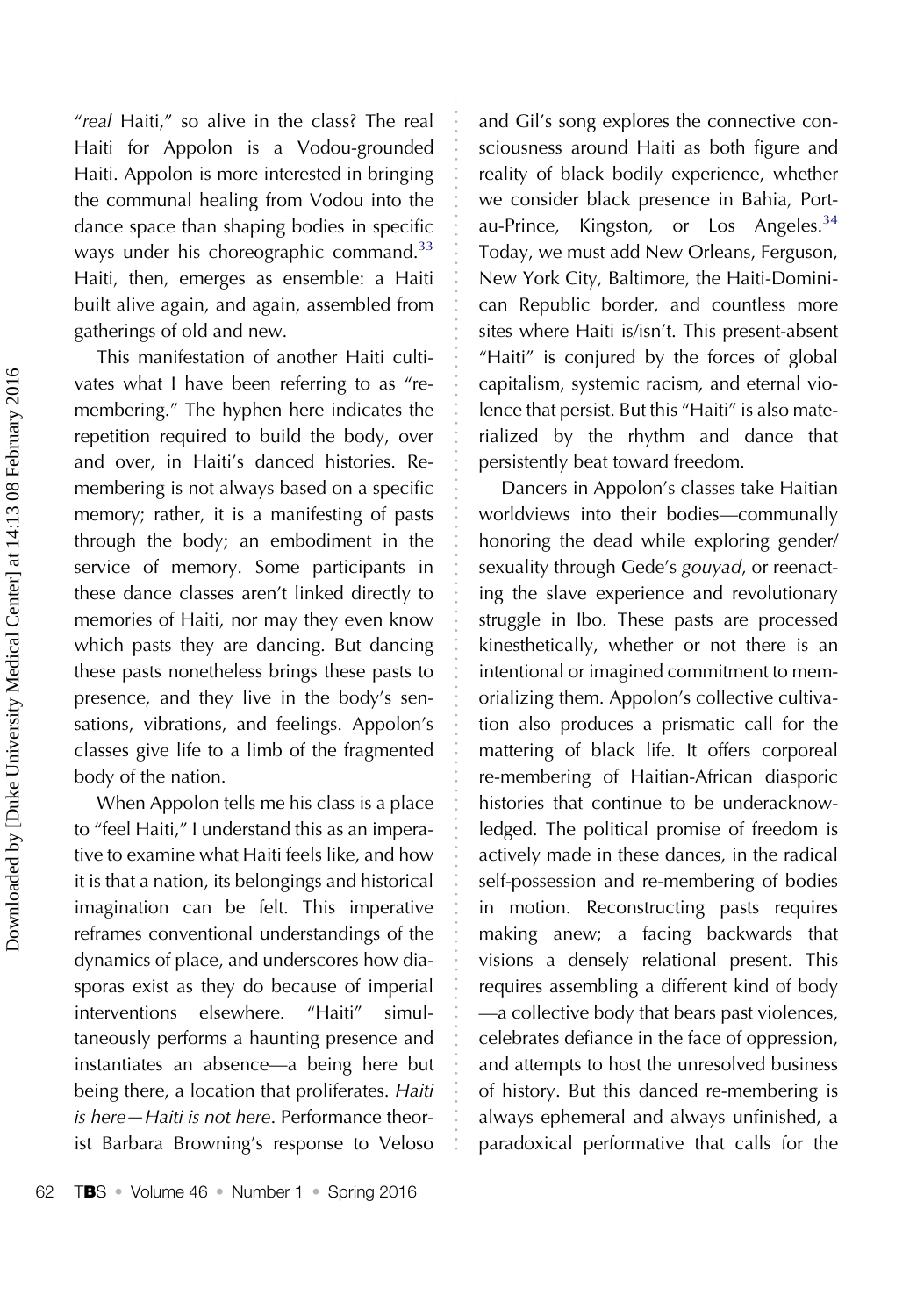<span id="page-10-0"></span>repeated practice of dancing, together as ensemble. Haiti is here, Haiti is not here; Haiti is felt, and it is yet to come.

### Acknowledgments

This essay emerges from my own experiences as a dancing participant in Appolon's classes for over 10 years. I express my gratitude to the dancers with whom I have shared this collective space. I thank Deborah Kapchan, Barbara Browning, André Lepecki, Michael Dash, the participants of the 2014 Mellon Dance Studies Seminar, Tara Willis and Thomas DeFrantz for careful readings of this work in its earlier stages.

#### Notes

1. Kariamu Welsh-Asante, "Commonalities in African Dance," in Moving History/Dancing Cultures, eds. Ann Dils and Ann Cooper Albright (Middletown, CT: Wesleyan University Press, 2001 [1986]), 144.

2. Kariamu Welsh-Asante, "The Zimbabwean Dance Aesthetic: Senses, Canons, Characteristics," in African Dance, edited by Kariamu Welsh-Asante (Trenton, NJ: Africa World Press, 1998), 213.

3. Regine O. Jackson, "The Uses of Diaspora among Haitians in Boston," in Geographies of the Haitian Diaspora, ed. Jackson (New York: Routledge, 2011).

4. For example, see Mary Renda, "Race, Revolution, and National Identity," in Taking Haiti: Military Occupation & the Culture of U.S. Imperialism, 1915–1940 (Chapel Hill: University of North Carolina Press, 2001).

5. The Haitian folkloric movement, directed by the tripartite interests of ethnologists, the state, and young Haitian bourgeois performers, emerged in the aftermath of the racist hegemony of the US Occupation and was central in elevating Haiti's African roots to the level of national culture. Folklore, however, developed in conjunction with aggressive "anti-superstitious campaigns" that prohibited Vodou and violently persecuted its practitioners. See Kate Ramsey, The Spirits and the Law: Vodou and Power in Haiti (Chicago: University of Chicago Press, 2011) and Lois Wilcken, Music Folklore among Haitians in New York: Staged Representations and the Negotiation of Identity (PhD diss., Columbia University, 1991).

6. Interview with Jean Appolon, June 20, 2014.

7. Interview with Appolon, January 11, 2013.

8. See Millery Polyné, "To Carry the Dance of the People Beyond: Jean-Léon Destiné, Lavinia Williams and Danse Folklorique Haïtienne," in From Douglass to Duvalier: U.S. African Americans, Haiti, and Pan Americanism, 1870– 1964 (Gainesville: University Press of Florida, 2010).

9. On the blurred lines between the sacred and folkloric, see Katherine Hagedorn, Divine Utterances: The Performance of Afro-Cuban Santeria (Washington, DC: Smithsonian Institution Press, 2001).

10. Elizabeth McAlister, "Love, Sex, and Gender Embodied: The Spirits of Vodou," in Love, Sex, and Gender in the World Religions, eds. Joséph Runzo and Nancy M. Martin (Oxford: One World, 2000), 131. See also Yvonne Daniel, Dancing Wisdom: Embodied Knowledge in Haitian Vodou, Cuban Yoruba, and Bahhian Candomblé (University of Illinois Press, 2005).

11. M. Jacqui Alexander, Pedagogies of Crossing: Meditations on Feminism, Sexual Politics, Memory, and the Sacred (Durham, NC: Duke University Press, 2005), 301.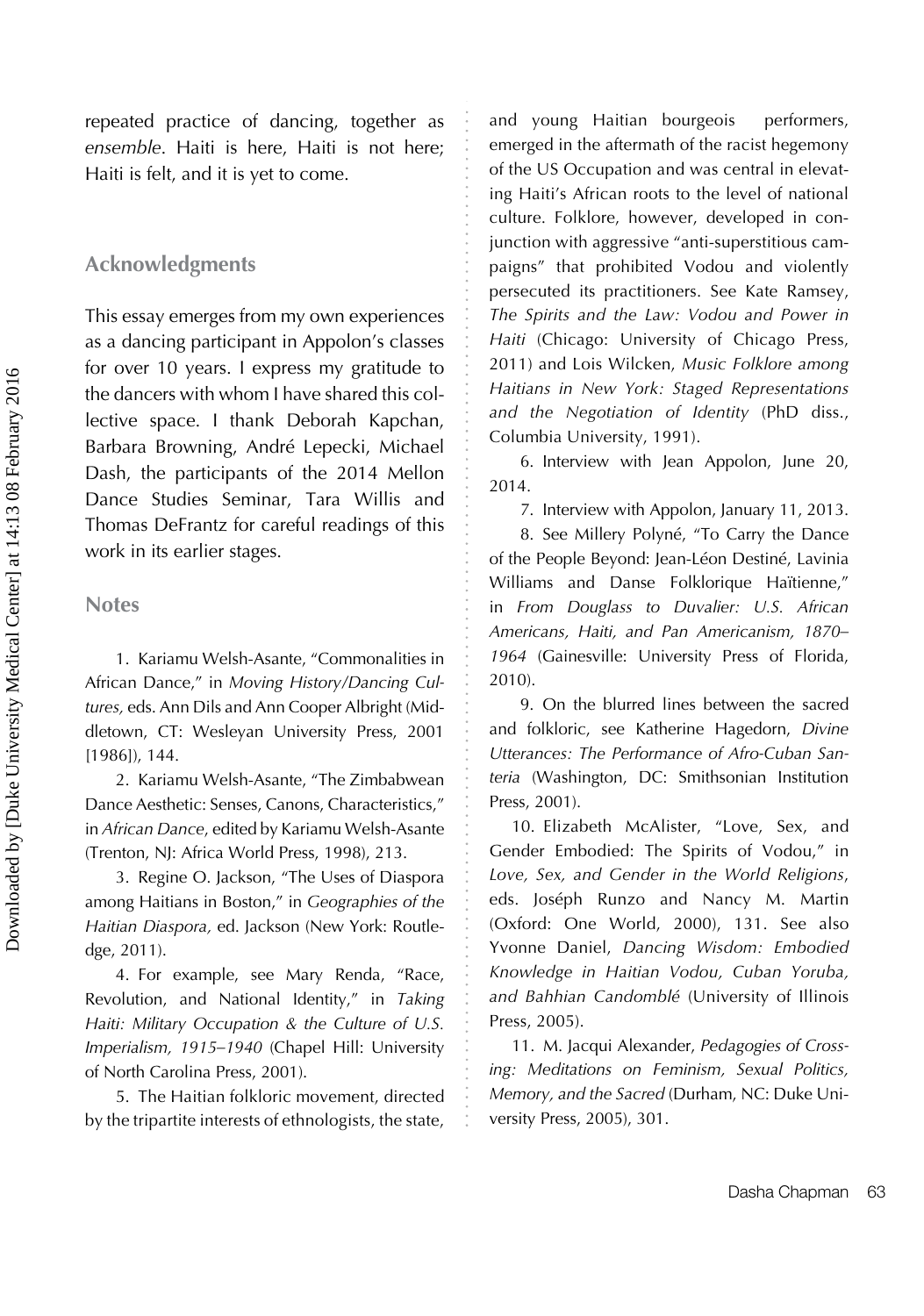<span id="page-11-0"></span>12. In Alexander's conceptualization, liberation requires a radical repairing of self through spirit because the socio-psychic misalignment produced by the long shadows of slavery and colonialism demands sacred reparation. Alexander, Pedagogies of Crossing, 282.

13. The archive, according to Diana Taylor, is the lettered discursive production of the past as well as the tangible repository of documents from which History has been constructed. This she contrasts with the repertoire of embodied cultural memory, which is necessarily performed. Taylor, The Archive and the Repertoire: Performing Cultural Memory in the Americas (Durham, NC: Duke University Press, 2003).

14. Harris emphasizes that both Vodou ritual and forms of Afro-Atlantic movement "issued from a state of cramp to articulate a new growth" served as redress to cultural dislocation and socio-historical amputation. See Wilson Harris, "History, Fable and Myth in the Caribbean and the Guianas," Caribbean Quarterly 54, nos. 1/2 (2008): 12–13.

15. Joan Dayan, Haiti, History and the Gods (Berkeley: University of California Press, 1995); Karen McCarthy Brown, "Systematic Remembering, Systematic Forgetting," in Africa's Ogun, ed. Sandra T. Barnes, (Bloomington: Indiana University Press, 1997).

16. Trouillot, Silencing the Past: Power and the Production of History (Boston: Beacon Press, 1995).

17. Interview, March 24, 2013.

18. Saidiya Hartman, Scenes of Subjection: Terror, Slavery, and Self-Making in Nineteenth-Century America (Oxford University Press, 1997), 51.

19. Saidiya Hartman, Lose Your Mother: A Journey Along the Atlantic Slave Route (New York: Macmillan, 2008).

20. Avery Gordon, Ghostly Matters: Haunting and the Sociological Imagination (Minneapolis: Minnesota University Press, 1997).

21. Celia Weiss Bambara, Transfiguring Diaspora: Travel and the Politics of Haitian Dance (PhD diss., University of California Riverside, 2008.)

22. Facebook post, November 2, 2013.

23. The day after the indictment of Mike Brown's murderer in November 2014, Appolon called for dancers to come to class to "stand strong together and say no to injustice and racism!" Saturday's class became an opportunity for a healing memorial gathering. Appolon increasingly posts calls like this to harness class energy for fortification as response to assaults on black experience.

24. Interview with Appolon, June 20, 2014.

25. Édouard Glissant, Poetics of Relation, trans. Betsy Wing (Ann Arbor: University of Michigan Press, 1997).

26. See Jana Braziel, Artists, Performers, and Black Masculinity in the Haitian Diaspora (Bloomington: Indiana University Press, 2008); Mimi Sheller, Citizenship From Below: Erotic Agency and Caribbean Freedom (Durham, NC: Duke University Press, 2012).

27. Masisi is most often slung as a derogatory term, but in recent years has been reversely appropriated among a small cohort of Haitian LGBT activists, and among gay men themselves, much like "faggot" in US English. Nevertheless, the word's negative charge cannot be underscored enough; it still remains a problematic way of referring to homosexual men in Haiti.

28. Appolon tackles Haitian queerness and homophobic violence in Angaje, his suite of choreographies premiered by his Boston-based company JAE at Boston Center for the Arts, March 2015.

29. Interview with Appolon, June 20, 2014.

30. J.K. Gibson-Graham, A Postcapitalist Politics (Minneapolis: University of Minnesota Press, 2006), xxxiii.

31. In her conceptualization of Caribbean spaces, "contoured beyond assumed fixed geographies," Boyce Davies considers the